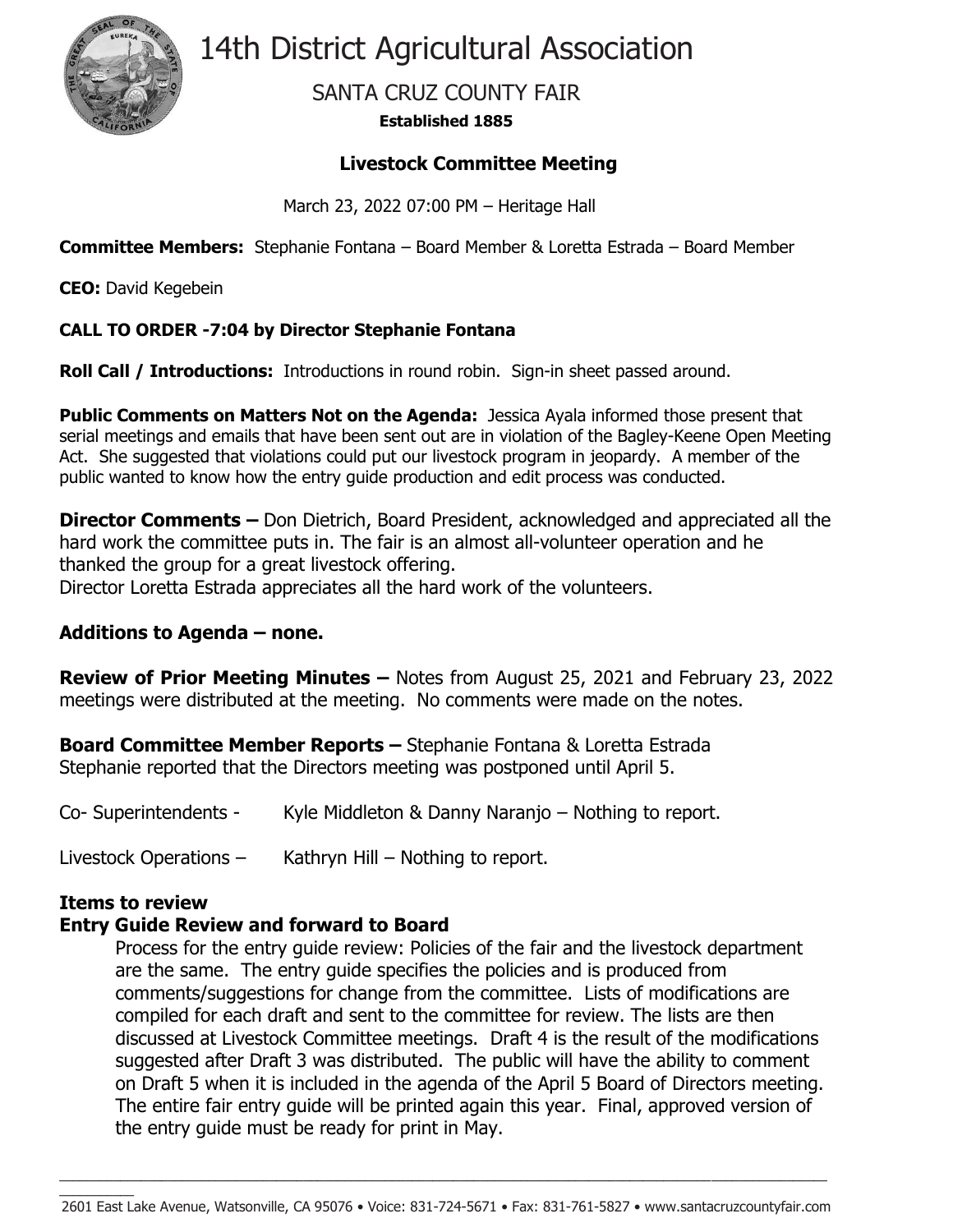

# 14th District Agricultural Association

## SANTA CRUZ COUNTY FAIR

### **Established 1885**

Modifications/comments on Draft 4 were distributed to the committee. In addition to those distributed, the Carcass Contest department head requested that the date for the Carcass Contest results be shown as "to be determined (TBD)."

Dave was asked to define "Fair management". It is more than one individual and can include contractors, vets, judges. A list has been requested of the people who are authorized to handle certain tasks and decisions.

Discussion of comments included in the lists distributed at the meeting:

Should Bred and Fed only be opened to Santa Cruz? Because we are close to the tricounty line, we traditionally include residents from the three counties. Once an exhibitor has been deemed as eligible, they are treated equally throughout our fair. Other counties have more exhibitors than we do. Educational benefits of the program are very valuable. No change will be made.

Can we start the fair on Tuesday? The fair was scaled back a few years ago to cut some costs, but the Livestock Department was not able to receive animals and conduct all shows within the reduced calendar. Livestock is constrained by the size of barns and show rings. Now that we have reached capacity for all 5 days, we may go back to a 6-day fair. No change will be made.

Can breeding animals be walked out before 8 a.m. on Sunday? Fair goers want to see the animals. Sunday attendance is as large as Saturday attendance. If all exhibitors are treated equally, the breeding animals would stay all day. Could be more of a safety hazard moving animals out. If they are award-winners, the public would like to see them and their ribbons for the whole day. No change will be made.

Can we reject animals with no scrapie tags at the scale? We want to avoid rejecting animals. If an animal does come in without a tag and we can't get a replacement tag, the animal cannot go through the auction. We can work with the exhibitor and breeder to expediate a replacement tag is missing at scale or lost at the fair.

Artificial coloring – the judge will disqualify the animal if rule is broken. Pee wee showmanship needs to note the same show condition.

**Judges** – Working on getting judges lined up.

**Survey results** – The numbers were in the packet. Our surveys are not binding and while they help us get a sense of what we can expect, they are used as a marketing tool to get the exhibitors excited about the fair. Kathryn will add actuals from last year.

## **CEO Report**

 $\mathcal{L}=\mathcal{L}$ 

## 1 **SB-5 Project – Electrical Upgrade Progress Report**

Still stalled, waiting for circuit breakers. We're hopeful that it is finished by fair tine.

\_\_\_\_\_\_\_\_\_\_\_\_\_\_\_\_\_\_\_\_\_\_\_\_\_\_\_\_\_\_\_\_\_\_\_\_\_\_\_\_\_\_\_\_\_\_\_\_\_\_\_\_\_\_\_\_\_\_\_\_\_\_\_\_\_\_\_\_\_\_\_\_\_\_\_\_\_\_\_\_\_\_\_\_\_\_\_\_\_\_\_\_\_\_\_\_\_\_\_\_\_\_\_\_\_\_\_\_\_\_\_\_\_